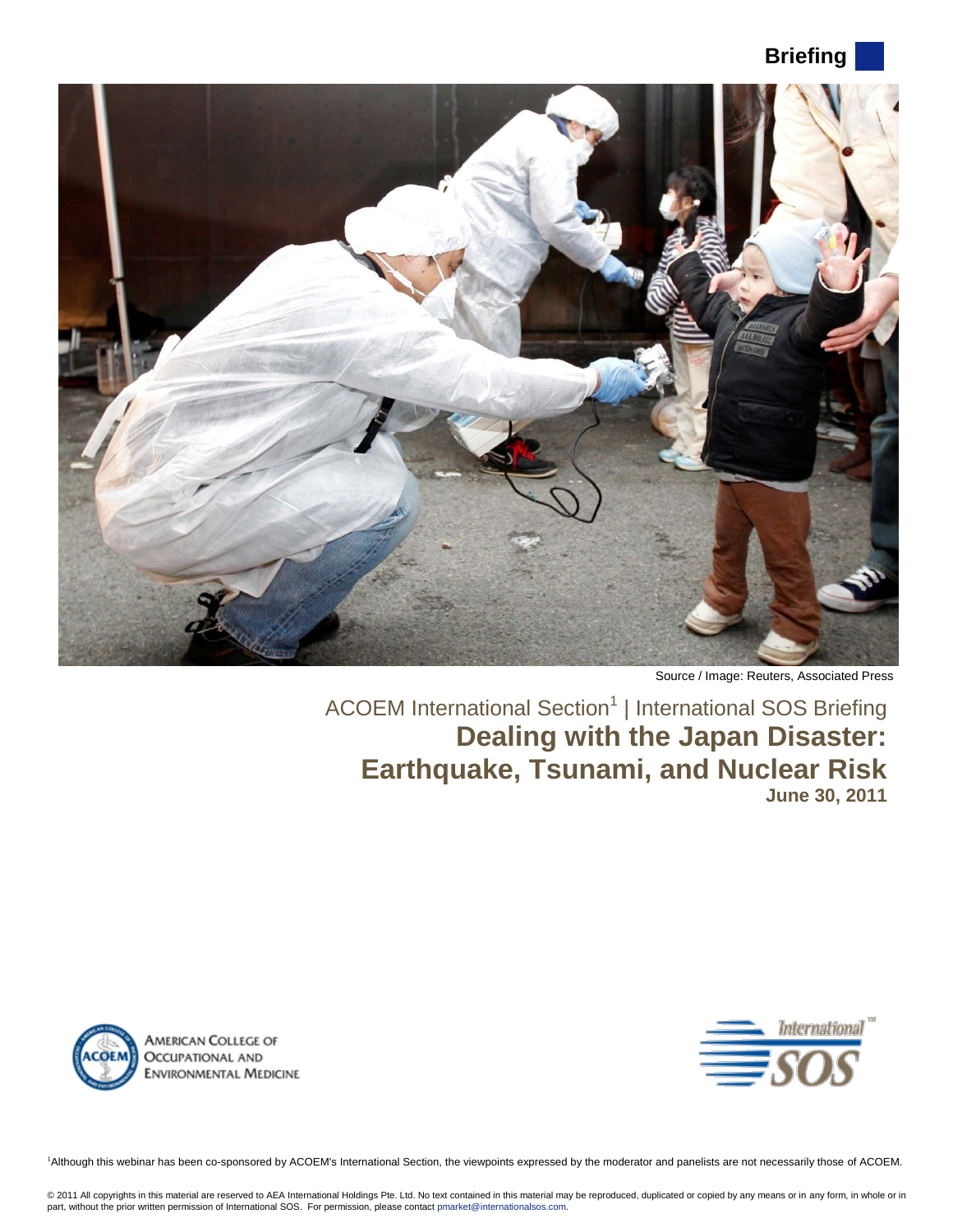## Dealing with the Japan Disaster: Earthquake, Tsunami, and Nuclear Risk

The earthquake and subsequent tsunami that struck the northeast coast of Honshu, Japan on March 11, 2011 presented many challenges for multinational and Japan-based organizations. This briefing, based on the questions and answers from the webinar, "Dealing with the Japan Disaster: Earthquake, Tsunami, and Nuclear Risk," hosted by the International Section of the American College of Occupational and Environmental Medicine (ACOEM) and International SOS, addresses the occupational and environmental health aspects of the Japan earthquake, tsunami, and nuclear disaster as well as the key communication strategies for affected employees and their families.

## **Overview of Panel Questions**

## **Question 1 from Leslie Yee to Makiko Yui:**

Can you provide a timeline and an overview on the recent Japan disaster?

**Question 2 from Leslie Yee to** 

Having myself dealt with the 1995 Kobe earthquake, 1999 Izmit earthquake in Turkey, and 2004 Asia tsunami, I know how devastating and rapidly evolving these situations can be. What has been the impact of the earthquake

and tsunami on the Japan population? What is the status of

recovery efforts?

**Koji Wada:**

## **Makiko Yui, M.D., M.P.H.**

Coordinating Doctor, International SOS

- At 2:46 p.m. on March 11, an earthquake struck the northeast coast of  $\bullet$ Honshu, Japan. The earthquake was followed by a massive tsunami that left more than 15,000 people dead, 8,000 missing and 5,000 injured.
- There was significant disruption to air, rail, road and sea transportation.  $\bullet$
- Hospitals and medical facilities were damaged. Oil and gas pipe- lines were ruptured, causing fires. Telecommunications were disrupted. Initially there were food and water shortages due to contamination.
- The damage was not just felt in the affected area. Over 4 million homes in  $\bullet$ and around Tokyo were initially without power. Several power plants in Japan were also affected.
- The damage done to the Fukushima Daiichi nuclear power plant created  $\bullet$ cooling problems, especially from March 12 to15, when there were several explosions and fires. Elevated radiation levels were measured in and around the area.
- The Japanese government established an evacuation zone of 20 kilometers from the power plant. The risk of exposure per individual in this area is expected to be above 20 milliSeverts (mSv) over the next year. Those in the area of 20 to 30 kilometers were advised to shelter in place. Children, pregnant women, people who require nursing care and those who were hospitalized were advised not to enter this area. Educational institutions were closed within this evacuation zone.

#### **Koji Wada, M.D., M.Sc.,**

Junior Associate Professor, Department of Public Health, Kitasato University School of Medicine

- More than 120,000 people were  $\bullet$ evacuated from the affected area when their homes were damaged.
- Many factories were also  $\bullet$ destroyed, forcing operations to stop and significantly impacting the economy. Employment is a top priority.
	- In some areas, the debris has



- been cleared and rebuilding has begun. However, people who live along the coastal area that sustained the most damage are still working to remove debris.
- Several teams measured asbestos particles in the air and in damaged  $\bullet$ buildings. Crews that are removing debris are taking occupational health precautions, wearing protective masks to avoid inhailing the asbestos. Heat stroke has also become an issue.

Dealing with the Japan Disaster: Earthquake, Tsunami, and Nuclear Risk 2

 $\bullet$ 

#### ACOEM International Section | International SOS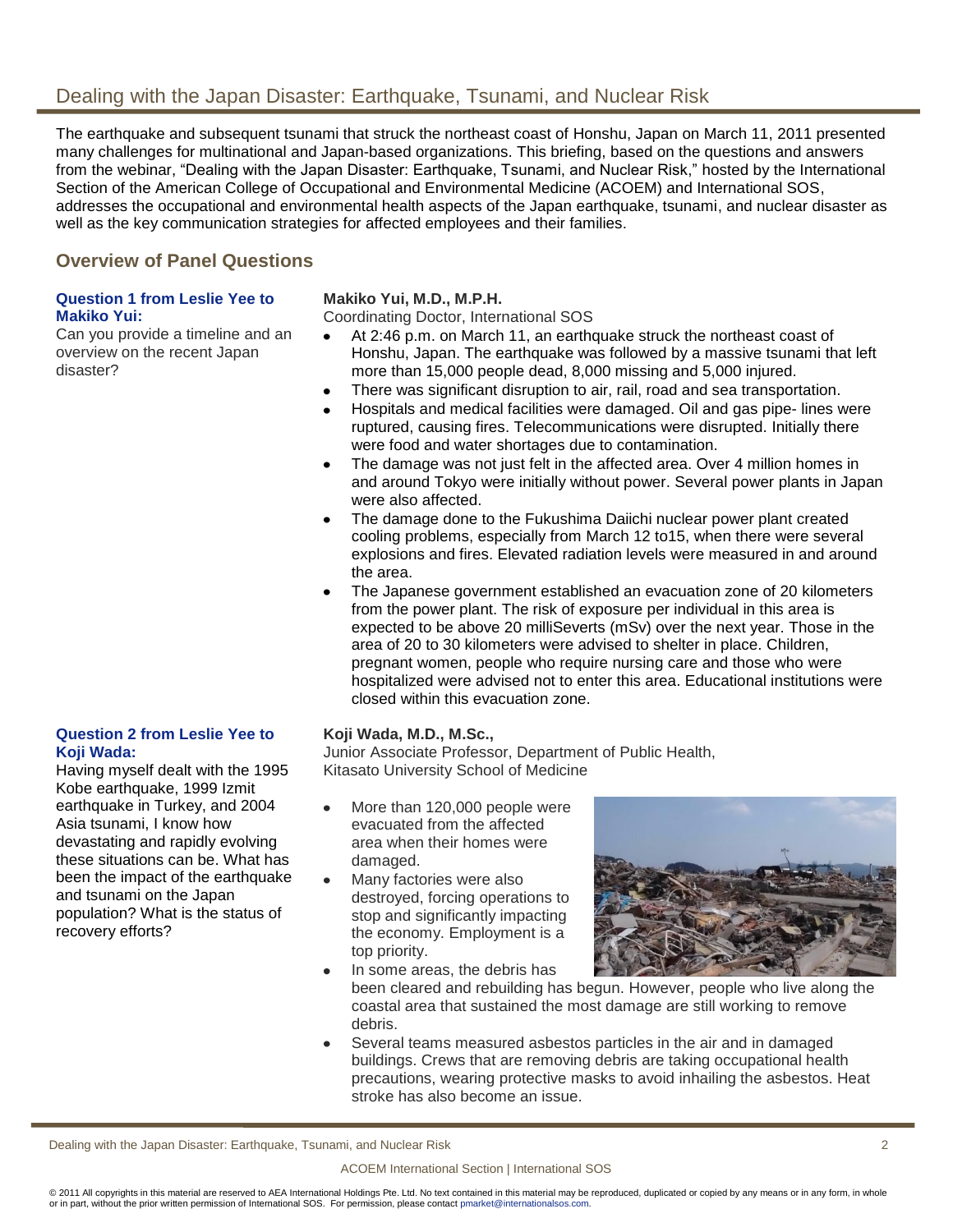### **Question 3 from Leslie Yee to Thomas McKone:**

What are the radiation risks posed specifically by the Fukushima nuclear accident, as well as by nuclear plant accidents in general?

#### **Question 4 from Leslie Yee to James Seward:**

Would you comment on the population protective measures that were taken and should have been taken for the radiation risks of the Fukushima nuclear accident? Any comments on potassium iodide prophylaxis?

## **Thomas McKone, Ph.D.**

University of California Berkeley and Lawrence Berkeley National Laboratory

- Scientists have been studying radiation health effects since 1895 when x-rays were discovered. Radiation can not only cause direct damage to DNA, but can also cause the formation of reactive compounds.
- $\bullet$ A standard measurement of radiation absorbed by the human body is milliSieverts. Background exposure varies between 1 and 6 mSv. A lethal dose of radiation is approximately 4,000 mSv. There have been no fatalities at Fukushima. Fifty mSv is the international standard for workers annually. The threshold just before seeing direct evidence of health effects is 100 mSv. At Fukushima, five percent of the radioactivity in the three cores was released, half each in the air and water. In contrast, 95 percent was released at Chernobyl.
- The populations in Japan were well protected and evacuated quickly. In  $\bullet$ addition, actions taken at Fukushima were significant as the Japanese government quickly stopped the consumption of food and water from the affected area.

**Leslie Yee's comment:** The restrictions on local food and water consumption was particularly important. That, of course, was one of the key missed opportunities in the immediate management of the Chernobyl disaster.

## **James Seward, M.D.**

Medical Director, Lawrence Livermore National Laboratory

- Contamination occurs through external particles settling on people outside,  $\bullet$ and internally through breathing or ingesting food and water. Immediate food and water restrictions were key.
- In Fukushima, the exposure limit will yield about 3 mSv per year. While this is below the threshold, this dose could still cause health problems over time.
- Measures were immediately taken to evacuate residents within the 20 kilometer area. Those initially asked to shelter in place between 20 and 30 kilometers have since been evacuated.
- $\bullet$ People moving in and out of the affected zone are checked for contamination and protective equipment is worn.
- Evacuation measures varied from different countries.There are two  $\bullet$ fundamental reasons for this:
	- o Different criteria for action being used based on different administrative standards.
	- o Different assumptions about the severity as well as different risk modeling, including duration of exposure.
- One thing that was not taken into account was prevailing winds. The initial  $\bullet$ evacuation zones for both the United States and Japan were concentric and should have been more egg shaped.
- Following the event, the Japanese government distributed potassium iodide  $\bullet$ to those in the affected zone. Potassium iodide is used to prevent the absorption of radiation in the thyroid. The most vulnerable people are those in young age groups. One concern is that its use can have side effects. At Chernobyl, however, few side effects were seen and appeared be relatively safe.

## **Question 5 from Leslie Yee to Makiko Yui:**

What's the current situation in Japan?

## **Makiko Yui, M.D., M.P.H.**

Coordinating Doctor, International SOS

- Japan is still experiencing aftershocks. As of June 8, there had been three  $\bullet$ earthquakes that registered more than 7.0-magnitude and more than 500 with a magnitude of more than 5.0.
- The environment, as well as food and water, continue to be monitored daily. $\bullet$

Dealing with the Japan Disaster: Earthquake, Tsunami, and Nuclear Risk 3

#### ACOEM International Section | International SOS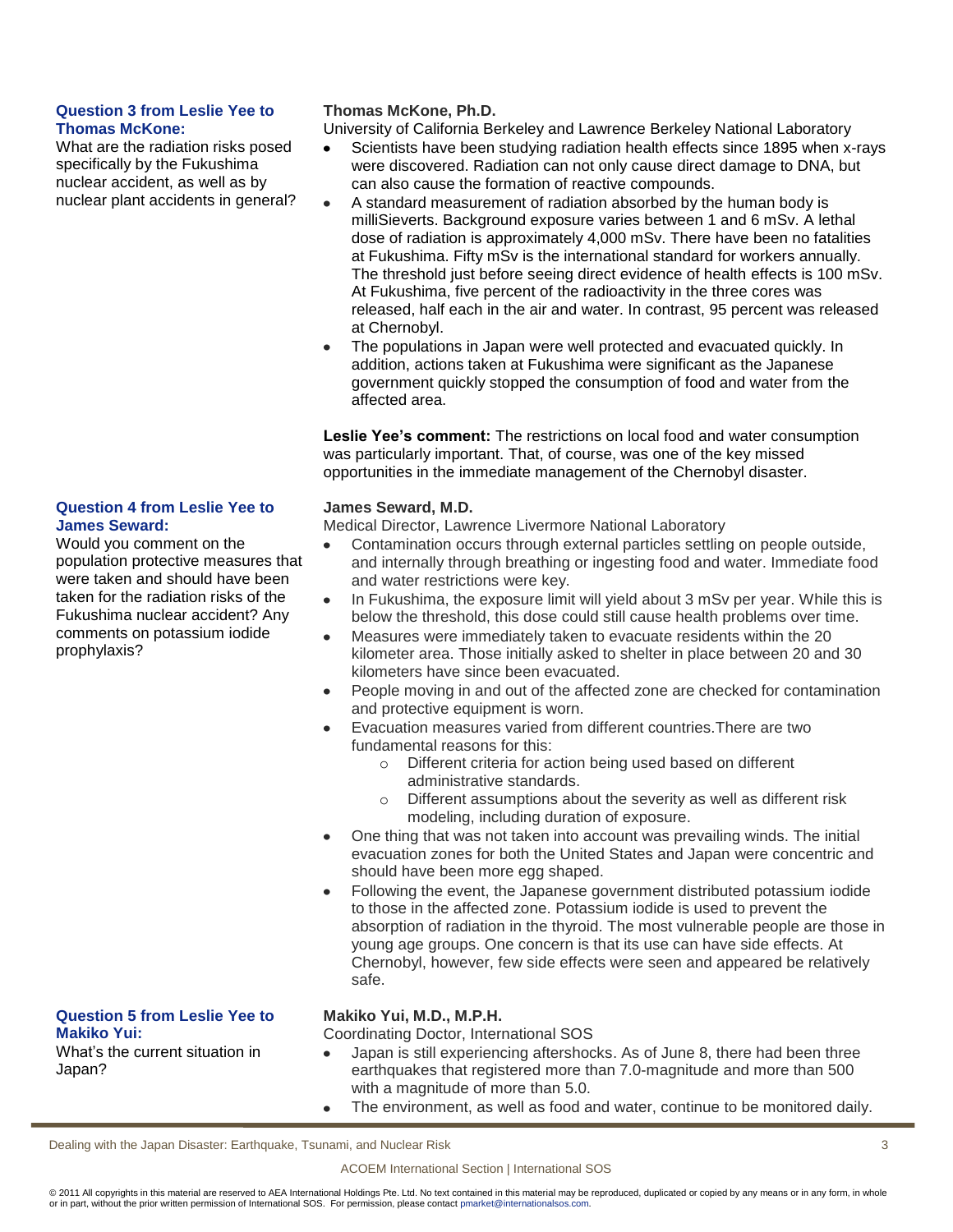- Seawater is also monitored daily.
	- o <http://www.mext.go.jp/english/incident/1304192.htm>
	- o Some seafood is contaminated at levels above the regulatory limits set by the Japanese government, and control measures are in place to prevent its distribution. Test results for all seafood can be found here:<http://www.jfa.maff.go.jp/e/inspection/index.html>
- $\bullet$ As of May 10, all water restrictions have been lifted. Daily readings can be found at:<http://www.mext.go.jp/english/incident/1304083.htm>
- The topsoil in inhabited areas where levels are unacceptably high has been  $\bullet$ removed.
- The air is now at stable low levels in most areas and will continue to improve over time. However, as of June 5, Miyagi, Fukushima and Ibaraki continue to report levels above the background level. Readings can be found at: <http://www.mext.go.jp/english/incident/1304080.htm>
- There have been no immediate health risks recorded to date.

## **Larry Sebring, M.D.**

Medical Advisor, International SOS

- Loss of communications capability was an issue.  $\bullet$ 
	- o Cell phones were down or spotty for 48 to 72 hours following the disaster. Employers struggled to reach employees and their families.
- $\bullet$ Public transportation was shut down and stranded many people in and out of Tokyo.
	- o There is a daily commuter population of 10 million people that flow in and out of Tokyo. With transportation down, offices were seeking hotels for their staff, immediately overwhelming the supply.
- Food, water, flashlights were in short supply.  $\bullet$ 
	- o Store shelves nearly emptied within two hours after the large aftershock.
- Status of employees in the affected area was hard to gauge.
	- Information was not available due to communications and infrastructure damage.
- After four days, venting of the containment unit and more information on the status of reactors was still being evaluated.
	- o Organizations wondered if they should evacuate their employees within Japan (Osaka) or out of the country as Business Continuity Plans were reviewed.
- Rolling power outages affected transportation.
	- Daily updates were delivered on the transportation status.
		- o Roadways and trains, especially the Shinkansen and Narita Express. o Updates on airport status and ticket availability or delays.
- How reliable and accurate was the information coming from the Japanese  $\bullet$ government?
- Opinions differed regarding the need for evacuation and the safety of travel to  $\bullet$ Japan from different Departments of State (France, USA, UK).
- There were requests for stockpiles of Iodine Prophylaxis.  $\bullet$
- There were requests for counseling for post-traumatic stress disorder (PTSD) for expatriates and national employees (mainly from multinational companies).
- There were requests for Geiger counters and protective gear.  $\bullet$
- Instructions for decontamination areas and procedures were presented.
- Food and water safety was a concern.  $\bullet$
- Instructions in case of high levels of exposure due to plume from escaped gas  $\bullet$ were needed.
- Testing of industrial materials and products coming from the site was needed.
- When can we move our staff back to Tokyo? Is it safe? When will it be safe?

Dealing with the Japan Disaster: Earthquake, Tsunami, and Nuclear Risk 4

#### ACOEM International Section | International SOS

© 2011 All copyrights in this material are reserved to AEA International Holdings Pte. Ltd. No text contained in this material may be reproduced, duplicated or copied by any means or in any form, in whole or in part, without the prior written permission of International SOS. For permission, please contact pmarket@internationalsos.com.

#### **Question 6 from Leslie Yee to Larry Sebring:**

Since International SOS deals with a large number of corporate customers, what concerns have you seen from multinational corporations as well as Japanbased corporations?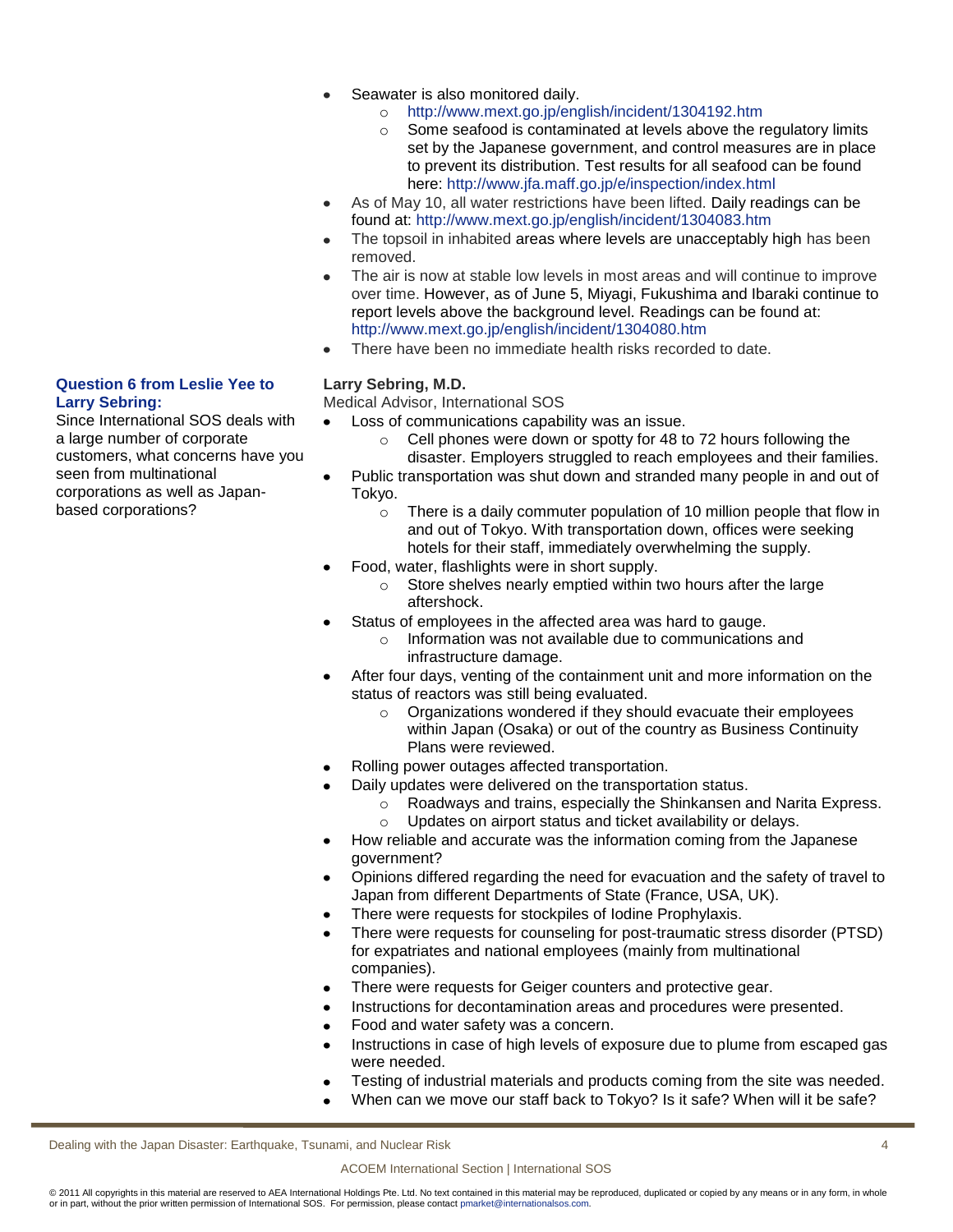### **Question 7 from Leslie Yee to Baruch Fischhoff:**

Given the general agreement that the radiation risk communications for the Fukushima accident were mishandled, what are the general principles of risk communications that ought to be observed in managing these types of disasters?

## **Baruch Fischhoff, Ph.D.**

Howard Heinz Professor, Carnegie Mellon University Chairman, U.S. FDA's Risk Communications Advisory Committee

- Identify people who may need information and determine what decisions they will need to make. Find out what their current beliefs are as well as their knowledge base. Draft a communication plan and make sure time is spent evaluating and testing the plan with the people who may face those situations. Improve these communications over time.
- Once plans are established, put them in the hands of people who can  $\bullet$ disseminate the information in the event of a crisis.
- Plans require using scientific expertise about radiation and health effects,  $\bullet$ coupled with people who understand behavior and are able to create and evaluate communications. If no testing is done, people are relying on the intuition of those who are handling the communications. They may not understand their audience, particularly when they are diverse and not in direct contact.
- Often, communications are done well when people have the advantage of  $\bullet$ dealing with disaster professionals or have access to experts like those at International SOS. Those without that expertise are often left adrift, with no authoritative sources of information and no tested messages.
- There are two speculations of why people do not have plans in place:
	- o Psychological: Many people exaggerate how well they communicate and think they understand their audience.
	- o Lack of leadership: They view communication plans as an after thought rather than a strategic aspect of their operation.
- Risk communication plans are necessary before and after a disaster strikes.  $\bullet$

## **Robert Catlin, C.H.P., L.M.P.**

Co-author, U.S. Department of Energy's Report, "Health and Environmental Consequences of the Chernobyl Nuclear Power Plant Accident" (DOE/ER-0332)

- "Major Disaster Manager Syndrome" encompasses the stages managers typically go through during the first day of a disaster:
	- o **Stage 1:** Manager freezes and cannot react.
	- o **Stage 2:** Manager thinks that nothing went wrong.
	- o **Stage 3:** Something went wrong, but the manager thinks it can easily be fixed internally without any outside assistance.
	- o **Stage 4:** Stress builds up because something went wrong, but the manager still feels he or she can address it.
	- o **Stage 5:** Approaching disaster, government officials and the general public know what is happening, but the manager is unable to communicate with others.
- The reactors varied at each location:
	- o Three Mile Island: Pressurized water facility.
	- o Chernobyl: RBMK water coolant which was highly unsafe and unstable at low power. The reactor had no containment structure. o Fukushima Daiichi: Boiling water reactor.
	- Three Mile Island, March 1979
		- $\circ$  There was significant loss of coolant due to a failure of the feed water pumps, leading to automatic reactor shutdown and drop in pressure. Operator error in valve closure led to failure of emergency feedwater system backup. Pressure drop caused false indication of water in pressurizer although water-free voids had occurred in the system. Water addition was stopped, uncovering top of reactor and causing fuel melting. Fortunately, the melting did not go through the containment structure.

#### **Question 8 from Leslie Yee to Robert Catlin:** Given your experience in dealing

with the Three Mile Island, Chernobyl, and other nuclear incidents, would you comment on any key insights from these earlier disasters that should have been applied in managing the Fukushima nuclear accident?

Dealing with the Japan Disaster: Earthquake, Tsunami, and Nuclear Risk 5

#### ACOEM International Section | International SOS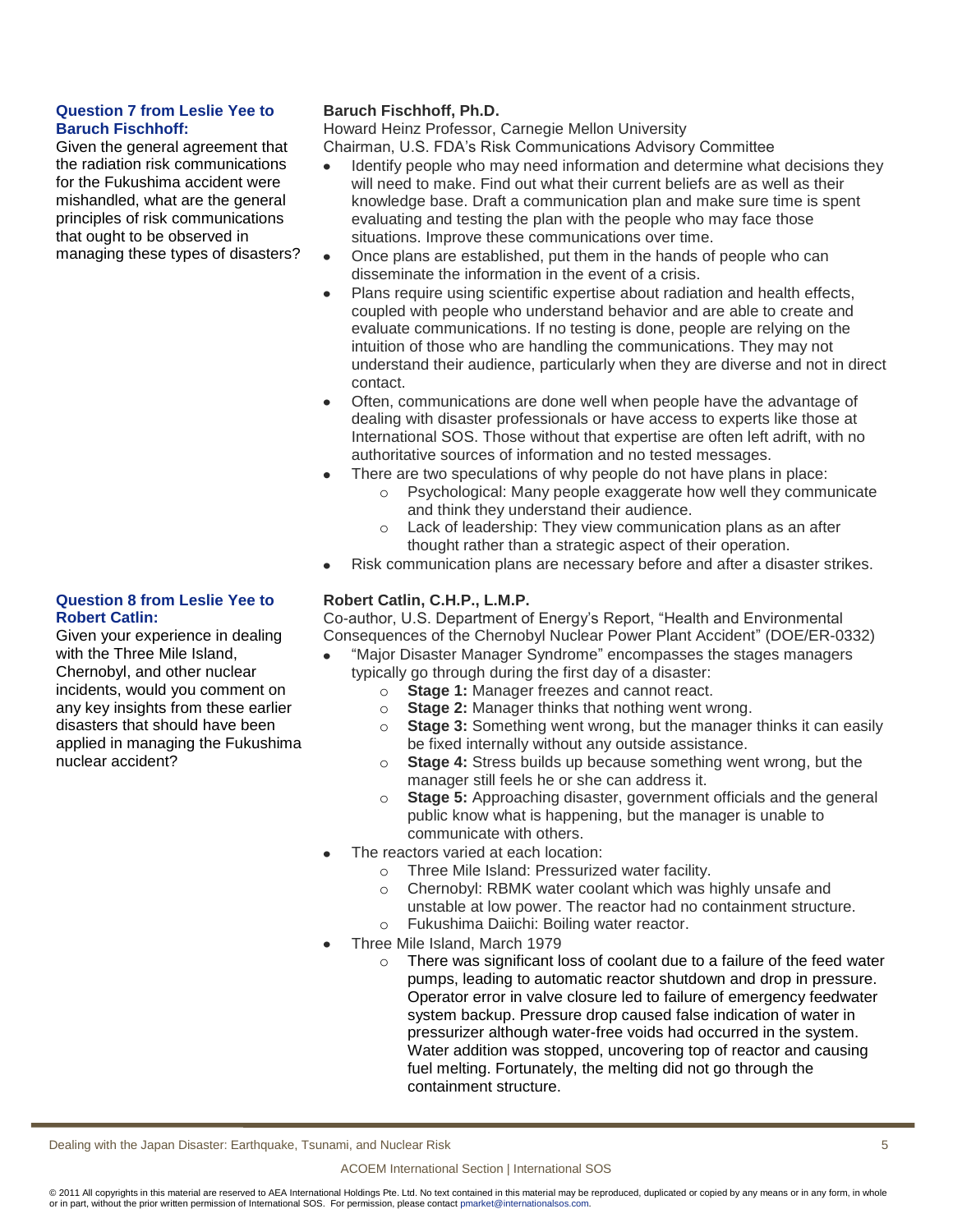- Chernobyl, April 1986
	- There was an uncontrolled power excursion caused by a low power test during a period of reactor instability. The control rods took twice as long to insert, and their graphite tips increased reactivity on insertion. Steam explosions in the core ignited the graphite block moderator, resulting in the dispersion of radioactive particles and chunks of burning graphite into the air.
	- o The fires burned for 10 days. Some 1,900 petabecquerels (PBq) of noble gases and radioactive particulates were released to the atmosphere. An initial cadre of 240,000 workers was called in to help, including staff, army, local police, prisoners, and firemen. Dosimeters, protective clothing, and masks were in short supply. Shielded vehicles and rest stations were used in heavily affected areas.
	- o More than 100,000 people were initially evacuated. Later, an additional 40,000 persons out to 100 kilometers from the plant were evacuated. Another 20,000 persons were evacuated from hot spots. In Kiev, 2.4 million people were exposed to 1 to 2 mSv of radiation but were not evacuated.

#### **Question 9 from Leslie Yee to Thomas McKone:**

Would you comment on the recent IAEA (International Atomic Energy Agency) initiative to improve nuclear safety?

## **Thomas McKone, Ph.D.**

University of California Berkeley and Lawrence Berkeley National Laboratory

- The IAEA is trying to be proactive in the lessons learned from Fukushima and  $\bullet$ apply them to nuclear power plants around the world.
- There are six reactors at Fukushima Daiichi and three were not operating at the time of the earthquake. Following the earthquake, all shut down and went into safe mode. They did not fail until the tsunami hit and a blackout occurred.
- **Lesson one:** Have we done a good job looking at natural disasters,  $\bullet$ tsunamis, tornadoes, etc., and how they can affect a nuclear power plant?
- **Lesson two:** The batteries at Fukushima were designed to last for three days  $\bullet$ but started to fail after 20 hours. Why did the batteries not work as designed?
- **Lesson three:** A look at the decision making process revealed flawed decisions about venting gases. The use of sea water for cooling was key, even though it destroyed the reactors.
- It will take a long time to determine all the lessons learned from this disaster.  $\bullet$ The IAEA is taking initiatives to put this information together and put it into the system to ensure people do not overreact but instead take the proper actions.

**Closing comment from Leslie Yee:** Although we don't have time during this webinar to explore this topic further, I'll close by noting that this discussion clearly underscores the importance of thorough Business Continuity Planning (BCP). Worst-case scenarios tend to occur much more frequently than they ought to, so organizations have a responsibility to conduct detailed BCP planning -- not only to protect their expatriates, local employees, and critical assets, but also to protect their essential business operations from such disruptions. This includes, of course, developing contingency plans for all aspects of their supply chains, including their critical raw material supply operations, order fulfillment, and other customer interactions. This will generally involve analyzing not only your own internal operations but also those of your critical suppliers, distributors, customers, and strategic alliance partners.

## **Questions and Answers from Attendees**

- 1. Are there any specific recommendations for those persons required to work within the US State Department 50 mile evacuation/shelter zone?
- We recommend that people not remain within 50 miles of the Daiichi power  $\bullet$ plant. Many international governments continue to advise their citizens to evacuate the area within 50 miles (80 kilometers) of the plant. They advise that using transport through the area is low risk to health and safety.
- $\bullet$ The risk to health outside the Japanese government's designated exclusion zones cannot be quantified. The World Health Organization advises: "Radiationrelated health consequences will depend on exposure, which is dependant on several things, including: the amount and type of radiation released from the reactor; weather conditions, such as wind and rain; a person's proximity to the plant; and the amount of time spent in irradiated areas."

Dealing with the Japan Disaster: Earthquake, Tsunami, and Nuclear Risk 6

#### ACOEM International Section | International SOS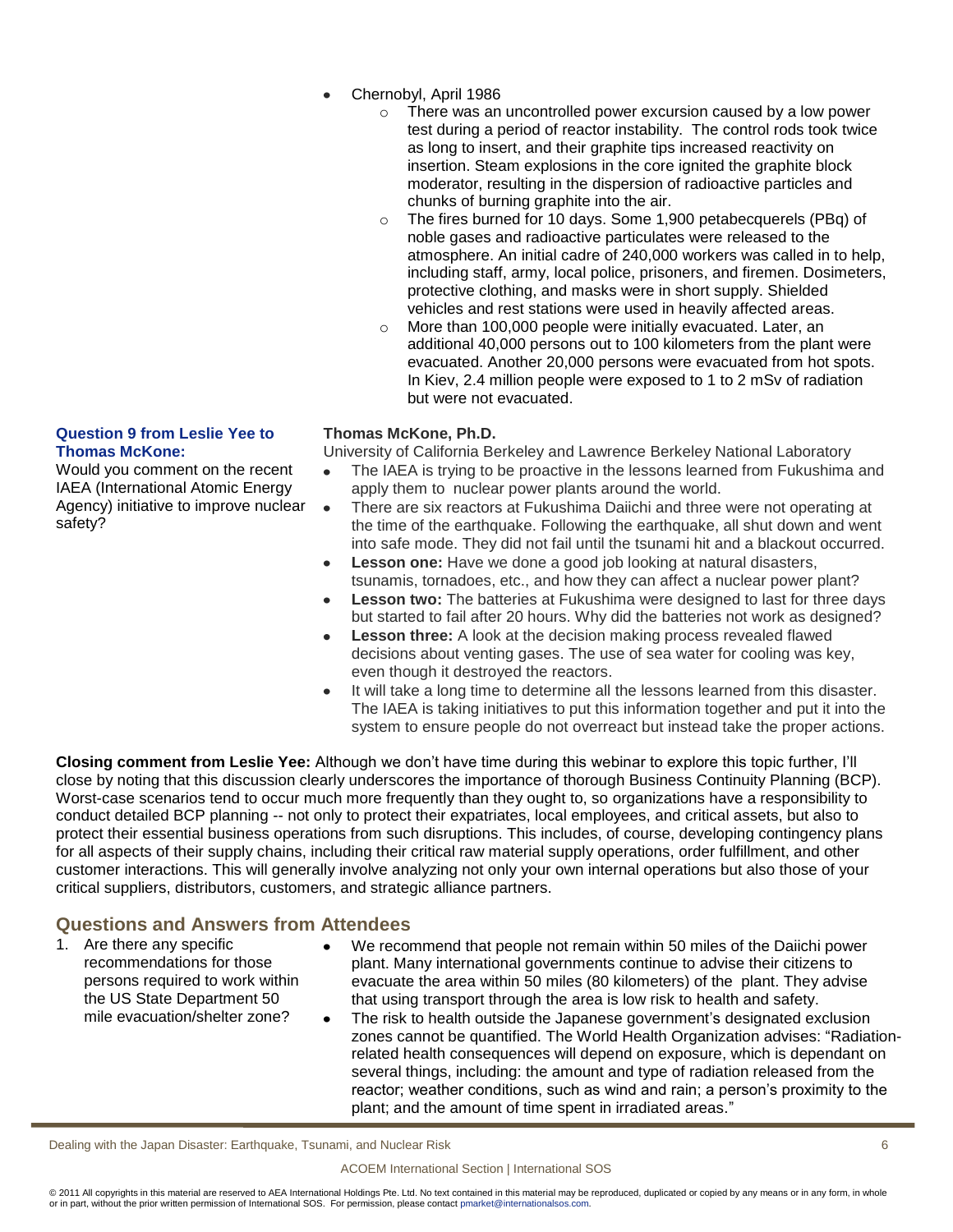2. Is there an increased risk for mosquito-borne illnesses due to natural disasters in Japan? Should we be extra cautious about vaccinations for humanitarian aid workers?

3. Any consensus on criteria for JE vaccination; overview of all recommended travel vaccines.

- 4. What are the current risks to travelers & expatriates given invalid information provided by the Japanese government, re release vs safety zone?
- 5. Did any companies evacuate local nationals from Japan after the earthquake/tsunami?
- 6. What are the radiation exposure levels that should prevent entry to areas for a few hours, a work day, or residents?
- As far as we know, there are no warnings announced of the risk of mosquito- $\bullet$ borne illness increasing mainly due to geo-meteorological reasons. The areas are located in the northern part of Japan.
- The Infectious Disease Surveillance Center (IDSC) recommends volunteer  $\bullet$ workers undergo these vaccinations in advance of their on-site activities. [\(http://idsc.nih.go.jp/earthquake2011/IDSC/20110317volunteer.html\)](http://idsc.nih.go.jp/earthquake2011/IDSC/20110317volunteer.html)
	- o 2010/11 Influenza (strongly recommended)
	- o Measles (strongly recommended)
	- o Hepatitis A (moderately recommended)
	- o Tetanus (strongly recommended, especially for those to be exposed to hazards)
	- o Varicella plus Mumps (recommended)
- Relief workers may be exposed to bloodborne risks, so Hepatitis B vaccination should be considered. Since we are within Japan's transmission season for Japanese encephalitis virus (May to October), JE virus vaccination should also be considered. JE virus vaccination is customarily only indicated in rural areas of Japan, but infrastructure in disaster zones may be sufficiently disrupted to pose similar risks.
- $\bullet$ According to the Infectious Disease Surveillance Center in Japan, there are only a few Japanese Encephalitis (JE) cases reported each year and they are found in the east and southern part of the country: Kyusyuu, Shikoku, Chugoku, Kinki, Chubu and Kanto where Tokyo is located. [\(http://idsc.nih.go.jp/disease/JEncephalitis/QAJE02/fig07.gif\)](http://idsc.nih.go.jp/disease/JEncephalitis/QAJE02/fig07.gif)
- International SOS recommends the Japanese Encephalitis vaccination if  $\bullet$ spending time in rural areas, especially if:
	- o Travel is during peak transmission periods, generally from:
		- May to November in tropical areas (wet season)
		- **July to October in temperate areas**
	- o Travel is for 30 or more days per year.
	- $\circ$  Travel involves extensive outdoor, evening and nighttime exposure in rural areas (e.g. bicycling, camping, working outdoors, or sleeping in unscreened structures without bednets), especially if spending time near pig farms or rice paddies. These activities may cause high risk, even if the trip is brief.
- The situation is dynamic and unprecedented. We advise everyone to monitor  $\bullet$ developments, and act on the best information available at the time.
- Some companies elected to move nationals to Hong Kong and Singapore  $\bullet$ temporarily as part of business continuity planning during the first weeks after the disaster, when the radiation threat was not yet well defined.
- Recommendations on radiation exposure levels are cautious and variable.
- The International Commission on Radiological Protection (ICRP) sets limits on  $\bullet$ what is considered acceptable for radiation exposure for the public above the natural background, including the radiation which people are exposed to for medical purposes (x-rays, CT scans etc). For the general public, the limit is set at 1 mSv per year. The limit for occupational exposure is much higher, up to 20 mSv averaged over a year.
- See Appendix A for additional information provided by Robert Catlin.

Dealing with the Japan Disaster: Earthquake, Tsunami, and Nuclear Risk 7

#### ACOEM International Section | International SOS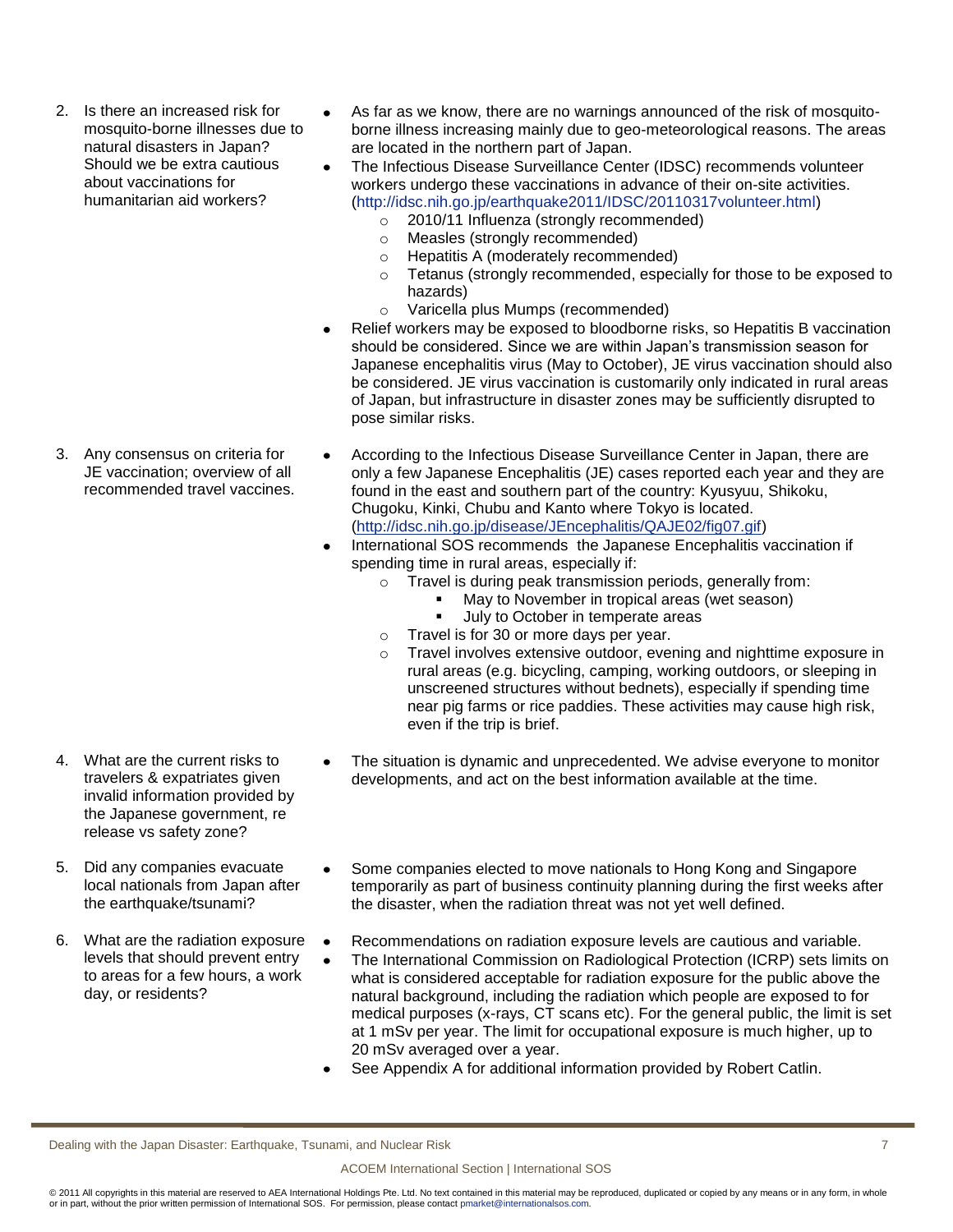

[\(http://www.internationalsos.com/japancrisis/default.cfm?content\\_id=257&language\\_id=ENG\)](http://www.internationalsos.com/japancrisis/default.cfm?content_id=257&language_id=ENG)

References:

 $\bullet$ 

- 1. Conversion units from: Armed Forces Radiobiology Research Institute (AFRRI) [Pocket Guide.](http://www.afrri.usuhs.mil/outreach/pdf/AFRRI-Pocket-Guide.pdf)
- 2. X-ray doses from RADIATION AND YOUR PATIENT: A GUIDE FOR MEDICAL PRACTITIONERS [\(ICRP\)](http://www.icrp.org/docs/Rad_for_GP_for_web.pdf)
- 3. Idaho Department of Environmental Quality [Radiation doses and limits.](http://www.deq.idaho.gov/inl_oversight/radiation/radiation_guide.cfm)
- 4. Japanese Ministry of Education, Culture, Sports Science and Technology ["Radiation in daily life."](http://www.mext.go.jp/english/topics/__icsFiles/afieldfile/2011/03/18/1303717_01_1.pdf)
- 5. Health Protection Agency (HPA UK) ["Dose Comparisons for ionising radiation"](http://www.hpa.org.uk/Topics/Radiation/UnderstandingRadiation/UnderstandingRadiationTopics/DoseComparisonsForIonisingRadiation/).
- 7. What is the current risk of  $\bullet$ Japanese industrial goods produced outside the 100 km perimeter around Fukushima Daichii Nuclear plant to be radioactively contaminated? Is this contamination measured/monitored by authorities, and if so, where can results of this monitoring be consulted?
- 8. What should my organization do about screening of passengers who are coming from Japan?

Authorities continue to monitor radiation levels in the environment, as well as in food and drinking water. Regular updates are published by Japan's Ministry of Education, Culture, Sports, Science and Technology (MEXT). [\(http://www.mext.go.jp/english/incident/1303962.htm\)](http://www.mext.go.jp/english/incident/1303962.htm)

Outside of the evacuation zone, no special screening is needed for passengers coming from Japan.

Dealing with the Japan Disaster: Earthquake, Tsunami, and Nuclear Risk 8 (1998) 8 (1999) 8 (1999) 8 (1999) 8 (1999) 8 (1999) 8 (1999) 8 (1999) 8 (1999) 8 (1999) 8 (1999) 8 (1999) 8 (1999) 8 (1999) 8 (1999) 8 (1999) 8 (1999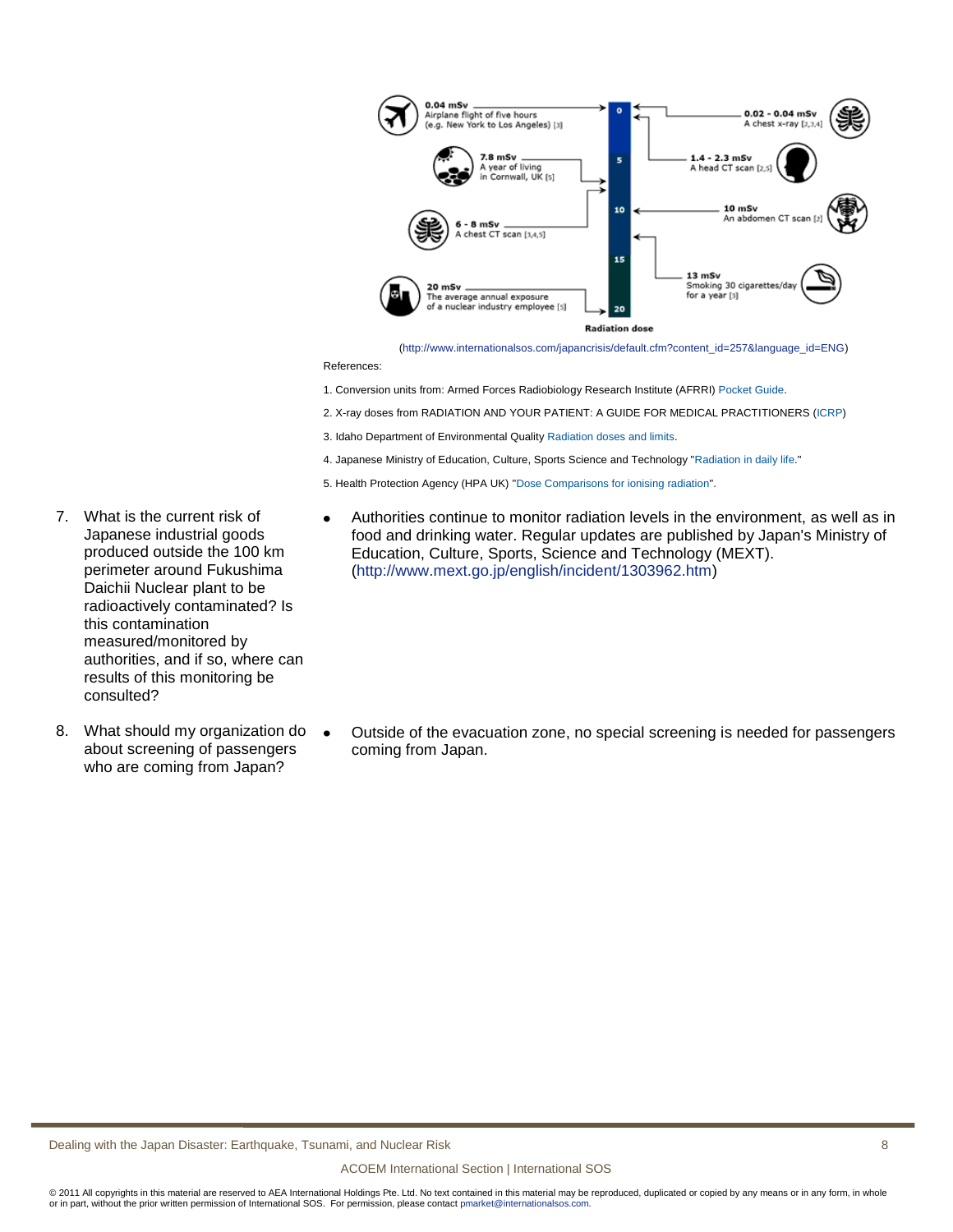## **Webinar Poll Results**

1. What do you feel continues to be the greatest risk facing your employees or members in and around Japan at this point in time?



2. Has your decision making process changed as it relates to the importance of inquiring/requiring a disaster response plan as a result of the Japan disaster?



3. Do you feel your organization is better prepared to mitigate these risks today since the earthquake hit?



Dealing with the Japan Disaster: Earthquake, Tsunami, and Nuclear Risk 9

#### ACOEM International Section | International SOS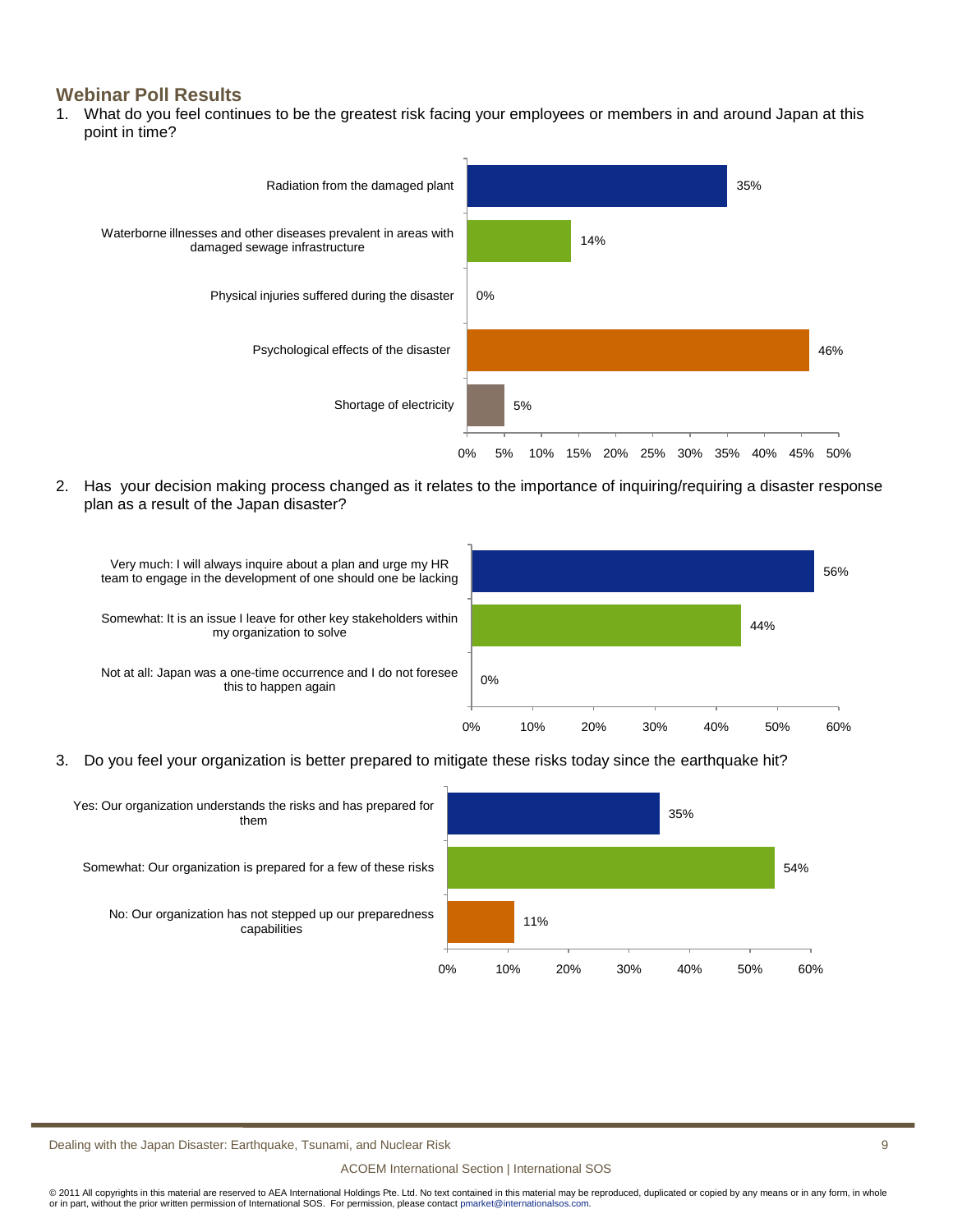4. What role does a company or organization have in keeping employees or members informed of risks or hazards that may affect them following a disaster like that in Japan?



5. Do you feel that you were supported by the international community's response to the disaster in Japan?



## **Overview of Moderator, Panelists and Host**



**Leslie M. Yee, M.D., M.P.H., FACPM, FACP, FACOEM,** President, Skylark Health Strategies, Ltd. (www.skylarkhealth.com), and Chairman, ACOEM International Section

Dr. Yee is President of Skylark Health Strategies, Ltd., which provides consulting services to Fortune 500 corporations in Health & Productivity Management, International Health, New Business Development, Occupational Medicine, and Product Stewardship. Until 2009, he served for almost 15 years as Corporate Medical Director for the Procter & Gamble Company, a multinational manufacturing company with over \$80 billion in sales and over 138,000 employees in over 80 countries. Dr. Yee has worked for over 30 years in medical management and has had work assignments and business travel to over 30 countries, including 20 cities in BRIC countries (Brazil, Russia, India,



**Robert Catlin, C.H.P., L.M.P.,** Co-author, U.S. Department of Energy's Report, "Healthy and Environmental Consequences of the Chernobyl Nuclear Power Plant Accident" (DOE/ER-0332)

Robert Catlin retired from the University of Texas Health Science Center in Houston, Texas, where he served as Executive Director of the Clinical and Laboratory Safety Department of the Positron Diagnostic and Research Center, and as Adjunct Associate Professor of the School of Public Health, from 1990 to 1995. He was a member of the U.S. Department of Energy's Committee for Assessing Chernobyl Health Effects, the USSR Academy of Medicine Scientific Conference on Medical Aspects of Chernobyl in Kiev, and the USA-USSR Committee on Civilian

Nuclear Reactor Health and Safety in Chernobyl.

and China), as well as serving for 2 years in Okinawa, Japan.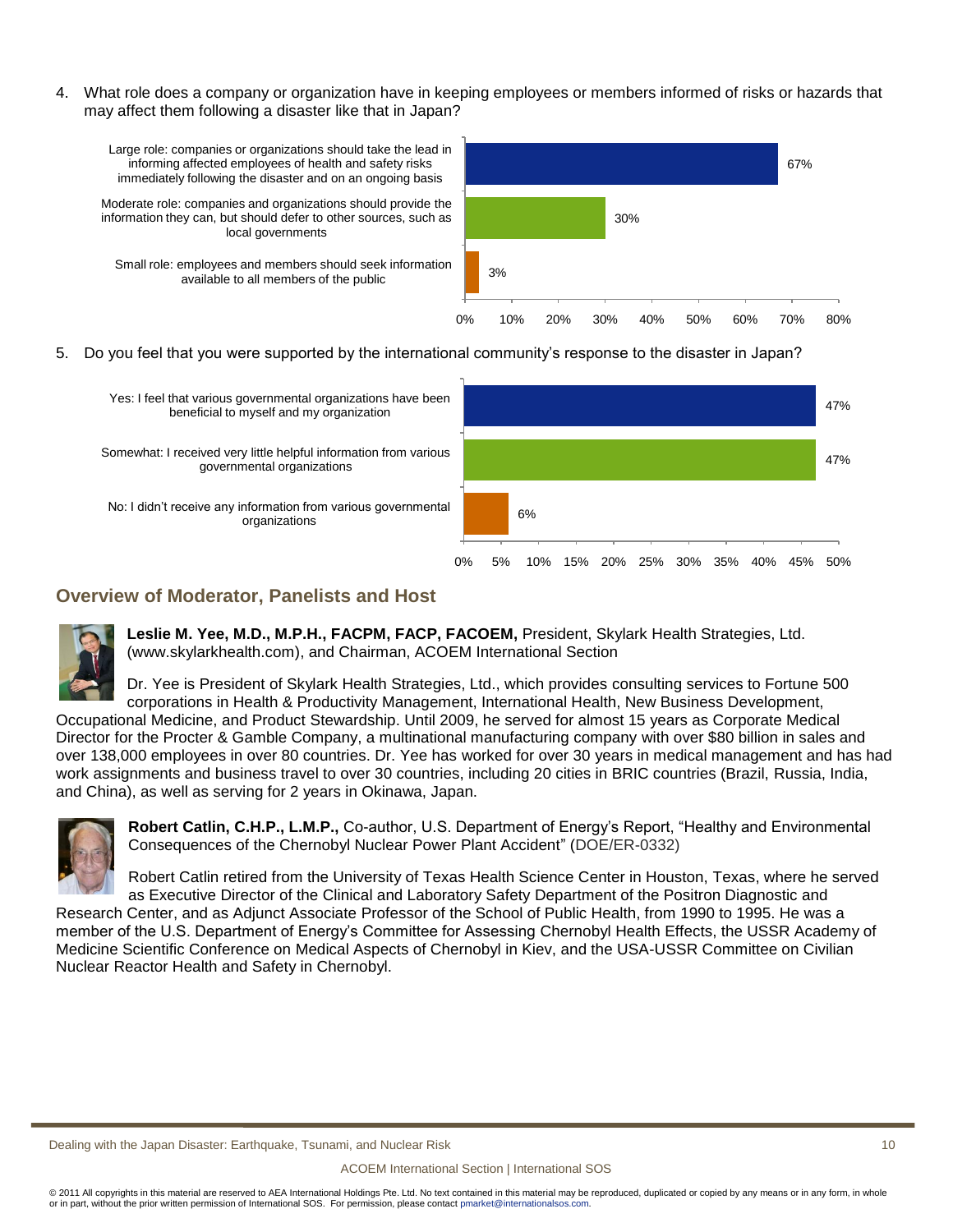

**Baruch Fischhoff, Ph.D.,** Howard Heinz Professor, Carnegie Mellon University and Chairman, U.S. FDA's Risk Communications Advisory Committee

Baruch Fischhoff, Ph.D., is a Howard Heinz University Professor, in the Departments of Social and Decision Sciences and of Engineering and Public Policy at Carnegie Mellon University, where he heads the Decision

Sciences major. Dr. Bischhoff received his Ph.D. in psychology from the Hebrew University of Jerusalem. He is a member of the Institute of Medicine of the National Academies of Sciences. He chairs the Food and Drug Administration Risk Communication Advisory Committee and the National Research Council Committee on Behavioral and Social Science Research to Improve Intelligence Analysis for National Security.



**Thomas McKone, Ph.D.,** University of California Berkeley and Lawrence Berkeley National Laboratory

Thomas E. McKone, is a senior staff scientist at the Lawrence Berkeley National Laboratory (LBNL) and a Professor of Environmental Health Sciences at the University of California Berkeley School of Public Health. His research focuses on the development, use and evaluation of models and data for human health and ecological

risk assessments and on the health and environmental impacts of energy, industrial, and agricultural systems. Dr. McKone has consulted with the International Atomic Energy Agency, the United Nations Environment Program and the World Health Organization. He is a fellow of the Society for Risk Analysis and a former president of the International Society of Exposure Science (ISES). Dr. McKone earned his Ph.D. in nuclear engineering from the University of California, Los Angeles.



**Larry Sebring, M.D.,** Medical Advisor, International SOS

Dr. Larry Sebring joined International SOS in 2002 and has since performed emergency medical evacuations. Dr. Sebring has worked in International SOS clinics and acted as a Coordinating Physician for medical cases in Indonesia, Singapore, Malaysia, Thailand, Cambodia, Laos, China and Japan. Dr. Sebring was working in the

International SOS office in Tokyo at the time of the March 11 earthquake. Prior to his career at International SOS, he worked in level one trauma centers in Los Angeles. Dr. Sebring is an American Physician and a graduate of the UCLA Emergency Medicine Program.



**James Seward, M.D.,** Medical Director, Lawrence Livermore National Laboratory

Dr. James Seward is Medical Director at Lawrence Livermore National Laboratory. He holds academic appointments as Clinical Professor of Medicine at UCSF and Clinical Professor of Public Health at UC Berkeley. He teaches in occupational medicine and preventive medicine at the UC Berkeley School of Public Health and

serves as Chair of the UCSF Occupational Medicine Residency Advisory Committee. He is Co-Director of the UCSF-UCB Joint Residency Program in Preventive Medicine and Public Health and is a member of the UCSF Global Health Sciences Faculty.



**Koji Wada, M.D., M.Sc.,** Junior Associate Professor, Department of Public Health, Kitasato University School of Medicine

Dr. Koji Wada is a Junior Assistant Professor in the Department of Public Health at Kitasato University. He previously served as a World Health Organization (WHO) consultant in Vietnam, a member of the International Labor Organization (ILO) mission to Thailand for assessing occupational health services, and occupational health physician for the Ebara Corporation and for the Matsushita Center for the Science of Industrial Hygiene.



## **Makiko Yui, M.D., M.P.H.,** Coordinating Doctor, International SOS

Dr. Makiko Yui joined International SOS in 2009 to offer a full range of medical assistance to foreign nationals based in Japan as well as Japanese citizens staying abroad. In 2004, Dr. Yui became a certified specialist in Obstetrics and Gynecology and engaged in a broad spectrum of OBGYN practices, i.e. complicated obstetrical

emergencies and gynecological oncology (surgical intervention, conservative management with chemotherapy and radiation therapy). Dr. Yui worked at the Japanese Red Cross Medical Center (JRCMC) specializing in Obstetrics and Gynecology and contributed to the medical humanitarian activities. Dr. Yui dedicated herself to the international medical humanitarian activities of the Red Cross in conflict areas and disaster affected areas. These areas included Afghanistan, Iran, Sri Lanka, Indonesia, Philippines, and Kenya.

Dealing with the Japan Disaster: Earthquake, Tsunami, and Nuclear Risk 11 and 12 and 12 and 12 and 11 and 11 and 11 and 11 and 11 and 11 and 11 and 12 and 12 and 12 and 12 and 12 and 12 and 12 and 12 and 12 and 12 and 12 a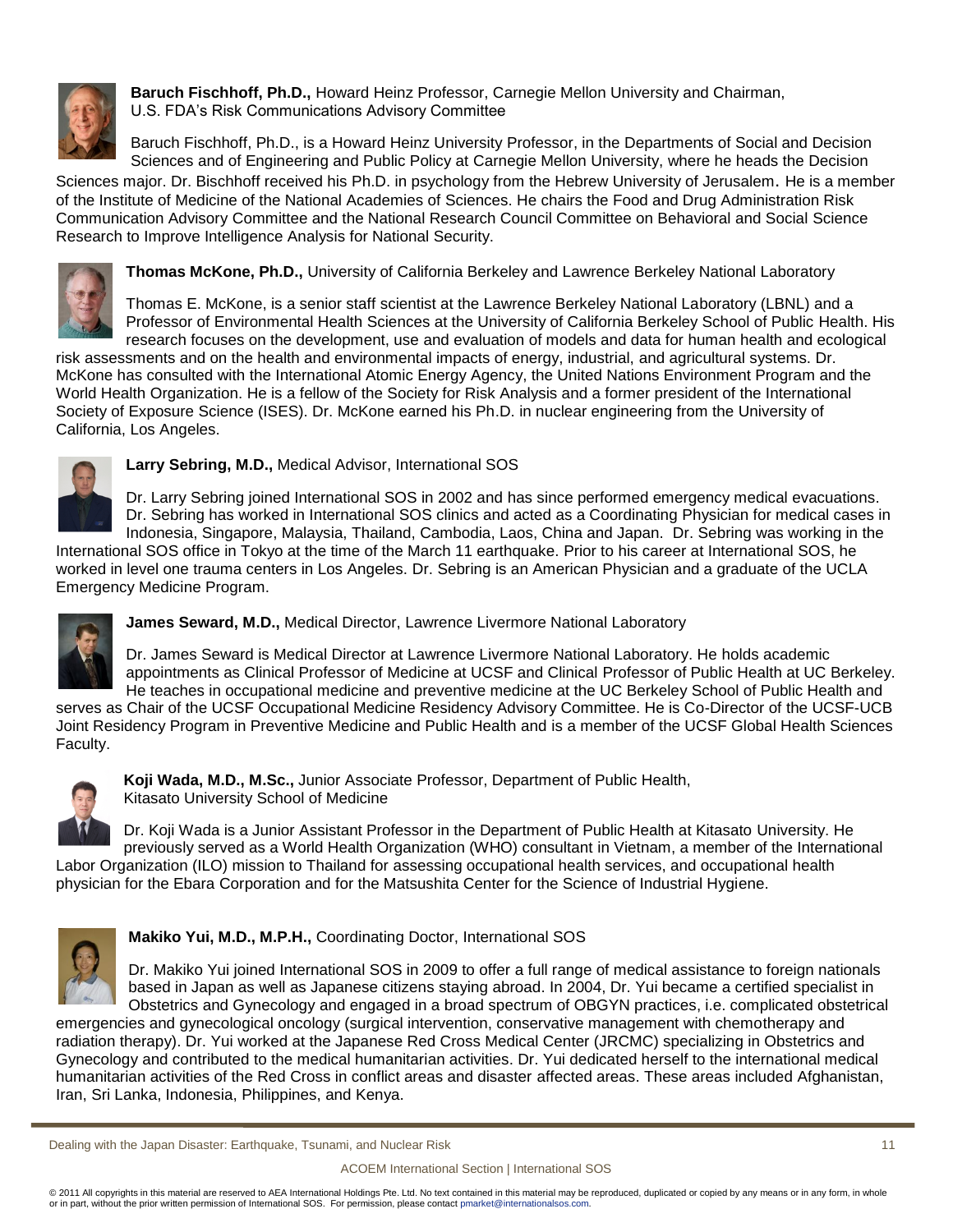

**Myles Druckman, M.D.,** Vice President, Medical Services, Americas Region, International SOS

Myles Druckman, M.D. is Vice President, Medical Services for International SOS, directing the Medical Consulting Services division in the Americas. In this role, Dr. Druckman leads the development of customized corporate health solutions for multinational organizations, as well as the implementation and evaluation of the

programs to ensure they meet the clients' needs. Considered a leading disease outbreak and pandemic expert, Dr. Druckman has served as a resource for international and national media such as *CBS Evening News, CNN*, *CNBC, Forbes* and *Consumer Reports* on topics such as the global management of emerging diseases, pandemic preparedness, and medical crisis management. In addition, Dr. Druckman lectures widely and publishes articles on international healthcare issues.

## **About American College of Occupational and Environmental Medicine (ACOEM)**

The American College of Occupational and Environmental Medicine (ACOEM) represents more than 4,500 physicians and other health care professionals specializing in the field of occupational and environmental medicine (OEM). Founded in 1916, ACOEM is the nation's largest medical society dedicated to promoting the health of workers through preventive medicine, clinical care, research, and education.

Although this webinar has been co-sponsored by ACOEM's International Section, the viewpoints expressed by the moderator and panelists are not necessarily those of ACOEM. For more information about the American College of Occupational and Environmental Medicine, contact [http://www.acoem.org.](http://www.acoem.org/)

## **About International SOS**

International SOS [\(http://www.internationalsos.com\)](http://www.internationalsos.com/) is the world's leading international healthcare, medical and security assistance, and concierge services company. Operating in over 70 countries, International SOS provides integrated medical, clinical, security, and customer care solutions to organizations with international operations. A global team of over 8,000 employees led by 970 full-time physicians and 200 security specialists provides services including planning, preventative programs, in-country expertise and emergency response to 66 percent of the Fortune Global 500 companies.

**International SOS would like to express sincere condolences to all the victims and their families.**



The International SOS Japan Crisis website [\(http://www.internationalsos.com/Japancrisis\)](http://www.internationalsos.com/Japancrisis) was created shortly after the tsunami and nuclear disaster for members. This site was maintained 24/7 by a team of medical and security experts.

Dealing with the Japan Disaster: Earthquake, Tsunami, and Nuclear Risk 12

#### ACOEM International Section | International SOS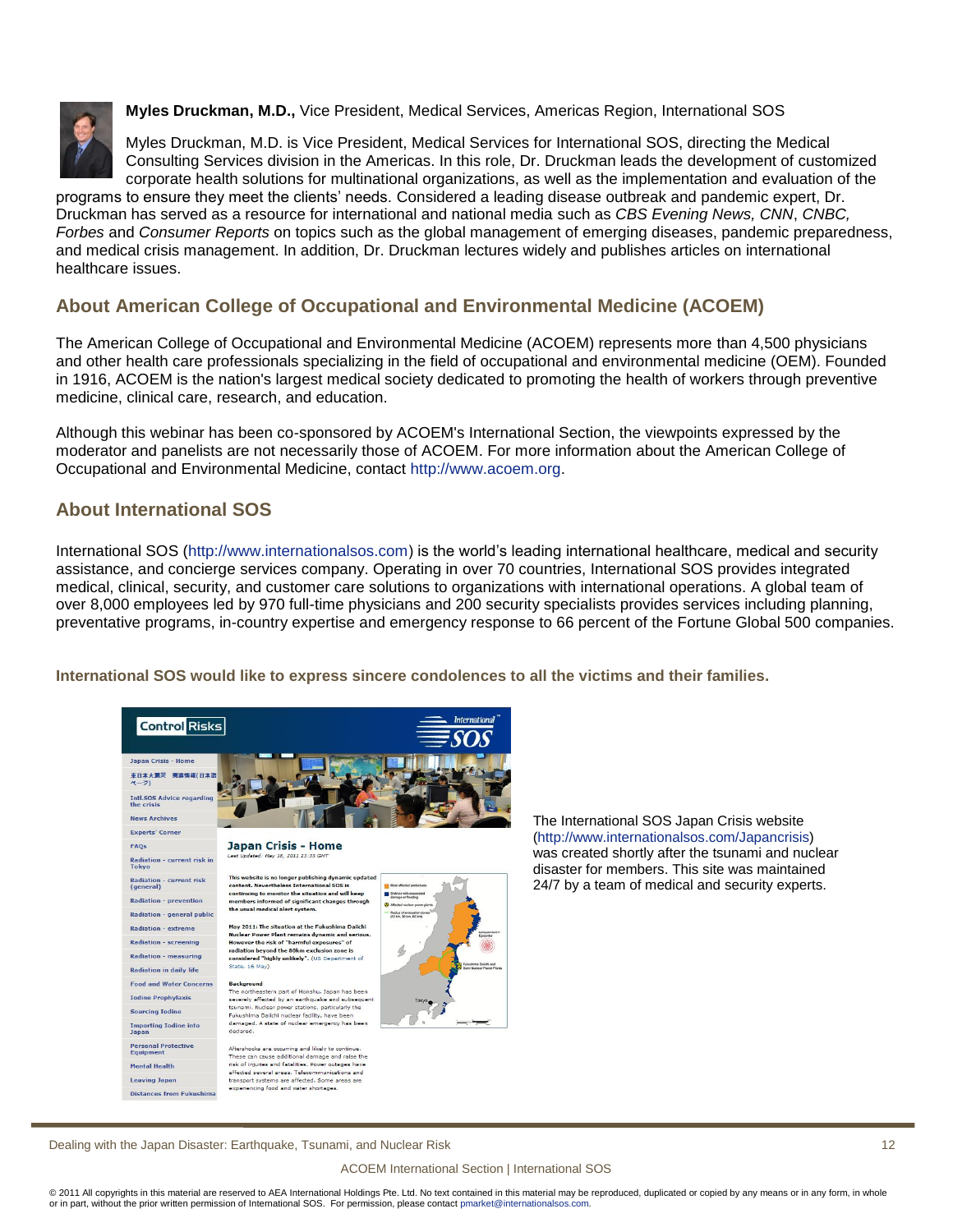## **Appendix A Provided by: Robert Catlin**

### Response for Radiation Worker:

To answer appropriately, the status of the person desiring entry needs to be identified. Is this individual an adult radiation worker, and is the situation involved one of routine operations status or, rather, an emergency one? What is the nature of the exposure environment to be entered, and are there other eminent hazards associated with the radiation environment involved, such as chemical or physical hazards? Is the radiation field of high or low level, and is it uniform or spotty? Has the worker already accumulated a high burden of exposure, or, conversely, little? Are the risks to be encountered solely those from external radiation, or are there inhalation and/or contamination problems involved in the entry? Is the present radiation field likely to remain constant or change markedly while entry is being made? For what purpose is this entry to be made, e.g., routine work; surveillance; risk definition; emergency operations; equipment recovery; acute risk reduction; action to protect public; or volunteer (avert major nuclear escalation; lifesaving; or prevention of serious injuries)?

For perspective, TEPCO limits for radiation worker doses may be contrasted with Chernobyl experience (see CAREC Report (4 August 1986) to Office of Health and Environmental Research, USDOE; and USDOE Report DOE/ER-0332 (June 1987)):

#### TEPCO Radiation Dose Limits for Workers:

| Normal operations radiation dose limit: | 1 $msv/v$                              |
|-----------------------------------------|----------------------------------------|
| Nuclear Emergency radiation dose limit: | 5 mSv/v                                |
| Nuclear Emergency upper dose limit:     | 250 mSv/v                              |
| Natural radiation background:           | $\sim$ 2.4 mSv/y (range 1 to 10 mSv/y) |

On June 14, 2011, TEPCO withdrew a worker exposed to more than 100 mSv internal radiation.

6 Sv – risk of death within days or weeks 1 Sv – risk of cancer later in life (5 in 100)

100 mSv – risk of cancer later in life (5 in 1,000)

## Chernobyl Worker Radiation Dose Experience:

| <b>Acute Radiation Sickness</b> |       | Deaths  | Survived   | Dose Range       |
|---------------------------------|-------|---------|------------|------------------|
| Initial Responders:             |       | 21      | 1          | $6-16$ Gy        |
|                                 |       | 7       | 16         | $4-6$ Gy         |
|                                 |       | 1       | 52         | $2-4$ Gy         |
|                                 |       | 0       | 105        | $0.8 - 2$ Gy     |
|                                 | Total | 29      | 174        |                  |
| Other                           |       |         |            |                  |
| <b>Radiation Workers:</b>       |       | Number  | Dose Level | Dose Range       |
| Liquidators:                    |       | 240,000 | High       | > 100 mSv / 20y  |
| Liquidators:                    |       | 360,000 | Low        | $< 100$ mSv/ 20y |
| Natural Background:             |       |         |            | 48 mSv / 20y     |

The purpose of the data listed above is to show that knowledge of the projected exposure environment is necessary to determine how much additional radiation exposure may be tolerated in terms of the risk to health of the worker. TEPCO has reported high radiation exposure areas, but the actual radiation field levels and their locations have not been identified. Further, it is possible that such fields will change over time as recovery and stabilization operations take place.

Dealing with the Japan Disaster: Earthquake, Tsunami, and Nuclear Risk 13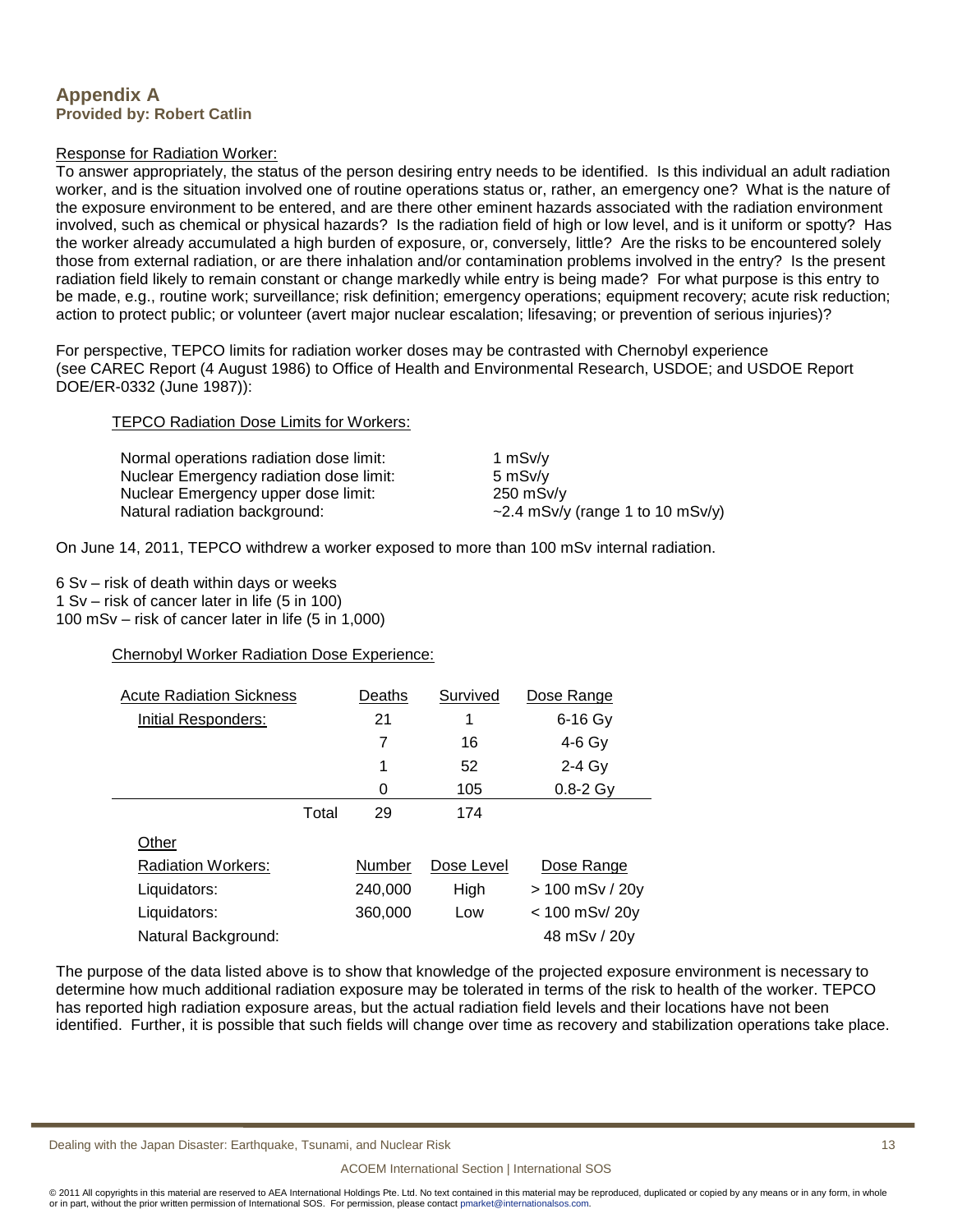## Response for Member of General Public:

Again, it is necessary to examine the status of the member of the general public, whether a single individual, a small group of people, a regional group, or a significant portion of the population. Is the individual or group thereof residing within a locale to which protective actions such as sheltering, evacuation, or other controls have been applied? Does the radiation exposure risk from entry arise from external fields of penetrating radiation, from airborne radioactivity, from possible intake of contaminated foodstuffs or water, or from likely contamination of the self and others by bodily contact? What are the risk tradeoffs for sheltering *vs* evacuations for the general public? How are these modified by the changing radiation risk status over time?

For example, after the initial explosion at Chernobyl, the radioactive residues and charcoal moderator blocks burned for the next 6 days. During that time, the wind distribution of the plume rotated geographically through 360 degrees. Citizens at Pripyat, the closest town to the reactor, were not informed of the accident immediately. Only after a 36 hour delay was evacuation ordered. Families were moved directly though the ground level plume, resulting in exposures that could have been prevented by proper planning. A broader evacuation of 116,000 persons was started on May 5, ten days after the initial event. The following table shows the various evacuations made, and the estimated dose ranges for each group (note that some dose estimates are given in *absorbed* dose in Grays, rather than in *effective* dose equivalents in Sieverts).

| <b>Number of Persons</b> | Actions                             | Estimated Range of Radiation Dose $(1st y)$ |
|--------------------------|-------------------------------------|---------------------------------------------|
| ~100.000                 | Evacuated within 30km (Chernobyl)   | 0.05 to $\sim$ 0.5 Gy                       |
| 40,000                   | Additional evacuated (out to 100km) | $0.6$ mSv                                   |
| 20,000                   | Later evacuated (hot spots)         | Several mGy                                 |
| 2,400,000*               | Exposed (Kiev area)                 | 1 to 2 mSv                                  |

#### Initial Actions – Chernobyl/Kiev Environs:

\*Includes 40,000 persons evacuated, listed above. (from CAREC Report, 4 Aug. 1986, Table 6)

The relocation criterion for areas affected by Chernobyl releases was set at 350 mSv/lifetime. The average personal exposure in Belarus, where no evacuations were made, was 31 mSv.

At the TMI event, that began on Mar. 30, 1979, the Governor ordered a pre-cautionary evacuation of pre-school children and declared pregnant women within a 5 mile radius. Most returned by April 4th. The average dose to persons within a 16 km radius of the TMI accident was 0.08 mSv during the accident. The average dose to 2 million people was about 0.01 mSv (1 mrem). Natural radiation background was about 2.4 mSv /y (range 1-10 mSv /y). Radioactive xenon gases and particulates were released from the reactor systems at Fukushima Daiichi following the earthquake and tsunami on Mar. 11, 2011. Further releases were aided by hydrogen explosions at unit 1 on Mar. 12, at unit 3 on Mar. 14, and at units 2 and 4 on March 15. Radioactive contamination was also found in ground water, sea water near the facility, foods, and land areas. A series of evacuation orders were issued to protect the local populations, starting as follows:

- 1. Evacuation order for people living within 3 km (1.9 mi) of plant.
- 2. Order expanded to 10 km (6.2 mi) radius.
- 3. Air traffic restricted to 10 km (6.2 mi) radius.
- 4. Evacuation order expanded to 20 km (12 mi) radius on Mar. 12.
- 5. Evacuation *advisory* issued to 30 km (19 mi) radius on Mar. 15.
- 6. Air traffic no-fly zone issued to 30 km (19 mi) radius on Mar. 15.

The United States also issued a restricted access advisory for non-essential U.S. persons to stay outside a 50 mile (80 km) of the plant.

The estimated size of the Japanese populations associated with these different evacuation radii are as follows:

20 km evacuation radius – 77,000 citizens 30 km evacuation radius – 139,000 citizens 50 mi US advisory – ~1,000,000 citizens

#### ACOEM International Section | International SOS